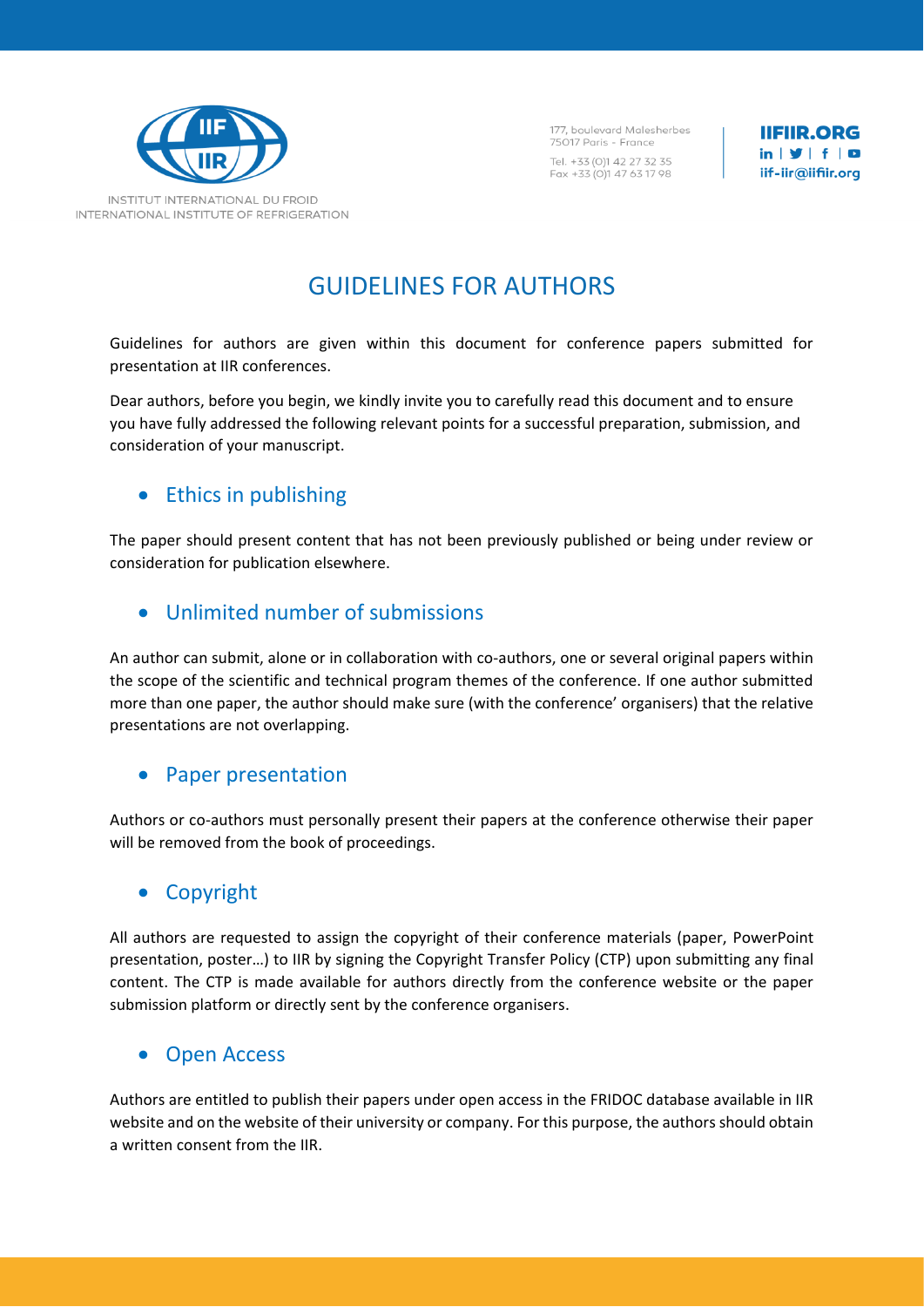# • Paper preparation

### **DOI**

The IIR aims to perform high quality conference proceedings. Each accepted paper will be attributed a unique DOI number. **The DOI will facilitate the indexation of IIR conference papers in international databases such as SCOPUS and Web of Science**, developed by Elsevier and Thomson Reuters, respectively. Each paper has a unique ID number that should be automatically generated by the paper submission platform or if not possible, are made available by the conference organisers.

The DOI is located at the top of the manuscript above the paper title (see template). **The author is requested to only act on the four-last digits of the DOI (mentioned as XXXX) by replacing them with their four-digits paper ID**.

Example: For your paper in Thermag conference, your paper ID provided by the conference management system (or organisers) is **45**, you should simply replace the DOI given at the top of the full text template as **10.18462/iir.thermag.2020.XXXX** by **10.18462/iir.thermag.2020.0045** to get the full DOI.

Another example, For your paper in Gustav Lorentzen conference, your paper ID provided by the conference management system (or organisers) is **122**, you should simply replace the DOI given at the top of the full text template as **10.18462/iir.gl.2020.XXXX** by **10.18462/iir.gl.2020.0122** to get the full DOI.

Please be sure you have included **a four-digits ID in the DOI** located at the top of your paper.

#### Language

The paper should be written in good English. It is possible to use either British or American English. The authors are requested to carefully check both grammatical and spelling errors before submitting their conference papers. The authors are also authorised to submit their papers in local language, in this case **an English translation of the paper MUST also be submitted.** 

#### General paper structure

The paper should clearly describe the scope of the subject. It should provide sufficient details on the methods applied and results obtained. The paper should also include a thoroughly elaborated discussion section and concluding remarks. The findings already published should be summarised and indicated by a reference at the end of the manuscript.

The full paper should be written using 11pt Calibri font and the text should be justified.

One **conference paper** should be containing a maximum number of words of 5,000 and a maximum number of figures/tables of 15 (references excluded).

One **keynote paper** should be containing a maximum number of words of 7,000 and a maximum number of figures/tables of 15 (references excluded).

The paper should include the following main sections in the following order:

- The Title and authors information
- The abstract (max. 150 words)
- Up to 6 keywords
- The Introduction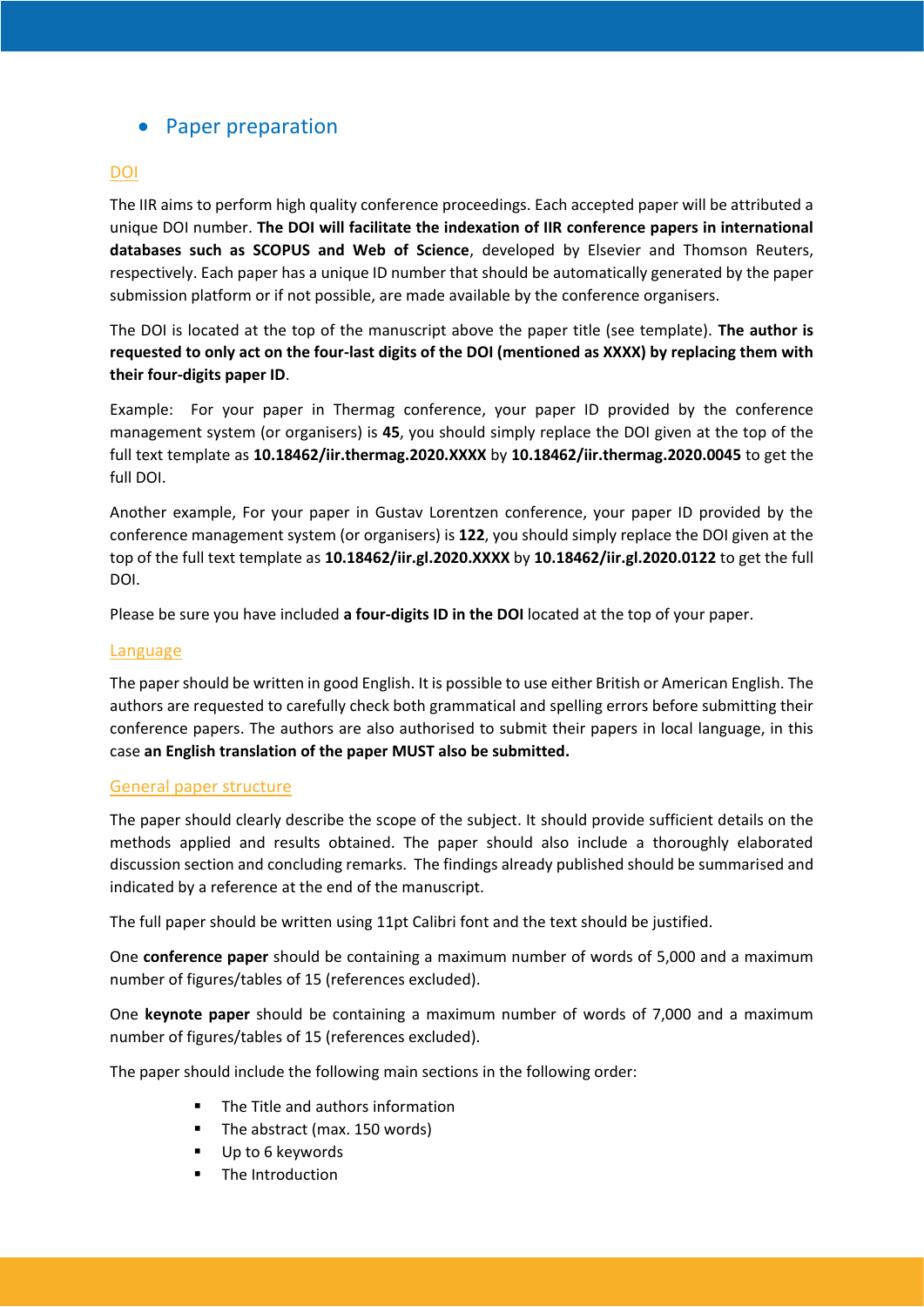- The core text (main section) including methods applied, main findings and discussion
- The Conclusions
- Acknowledgements (if any)
- Nomenclature
- **References**

The paper structure is described in detail in the conference **paper template** to be downloaded from the conference website/platform or sent by the conference organisers. All authors are requested to **use and comply with the conference paper template**

### • How to use the Template

The Template is given in a word file format including pre-created paragraph, titles, and subtitles styles. All the text in the template is formatted. **It is very important that authors use the template and apply the requested styles**, to ensure the conformity of the papers throughout the **conference proceedings**. To create a document using this template, please do the following:

### **Option 1: The author can edit text directly in the template**

#### **Option 2: If the author has a ready text, please do as follows:**

- **a)** Save a copy of the template file in a secure location that you could name "template file".
- **b)** Make sure you have prepared your full text in a separate file that you could name "original file".
- **c)** Now time to merge both documents. First, **Display the styles** in the template file by keeping pressed: **Alt + Control + Shift + S**, simultaneously. The following styles will appear, please note that you will need to apply the styles starting by IIR such as IIR01, IIR02… until IIR18 to the appropriate section/headings type:

| <b>Styles</b>                                             |      | × |
|-----------------------------------------------------------|------|---|
| Clear All                                                 |      |   |
| Caption                                                   | $\P$ |   |
| Default Paragraph Font                                    | a    |   |
| Footer                                                    | па   |   |
| Header                                                    | Па   |   |
| Heading 1                                                 | па   |   |
| Heading 2                                                 | па   |   |
| IIR 01. DOI Number                                        | πI   |   |
| IIR 02. Paper Title                                       | T    |   |
| IIR 03. Author Name                                       | П    |   |
| IIR 04. Superscript letter of Institution Affiliations    | a    |   |
| IIR 05. Institution Affiliations                          | П    |   |
| IIR 06. Abstract Title                                    | П    |   |
| IIR 08. Abstract Keywords                                 | П    |   |
| IIR 09. Level 1 Heading for main sections                 | П    |   |
| IIR 10. Level 2 Heading for sub-sections                  | П    |   |
| IIR 11. Level 3 Heading for sub-sub-sections              | П    |   |
| IIR 12. Main Text                                         | П    |   |
| IIR 13. Table Caption                                     | П    |   |
| IIR 13a. Table Text                                       | П    |   |
| IIR 14. Figure Caption                                    | П    |   |
| IIR 15.Acknowledgements, Nomenclature, References Heading | T    |   |
| IIR 16. References Text                                   | T    |   |
| IIR 17. Equation                                          | T    |   |
| IIR 18. Nomenclature Text                                 | T    |   |
| List Paragraph                                            | та   |   |
| Normal                                                    | T    |   |
|                                                           |      |   |
|                                                           |      |   |
|                                                           |      |   |
|                                                           |      |   |
|                                                           |      |   |
| <b>Show Preview</b>                                       |      |   |
| Disable Linked Styles                                     |      |   |
| $A_{+}$<br>$f_{\Omega}$<br>A<br>Options                   |      |   |